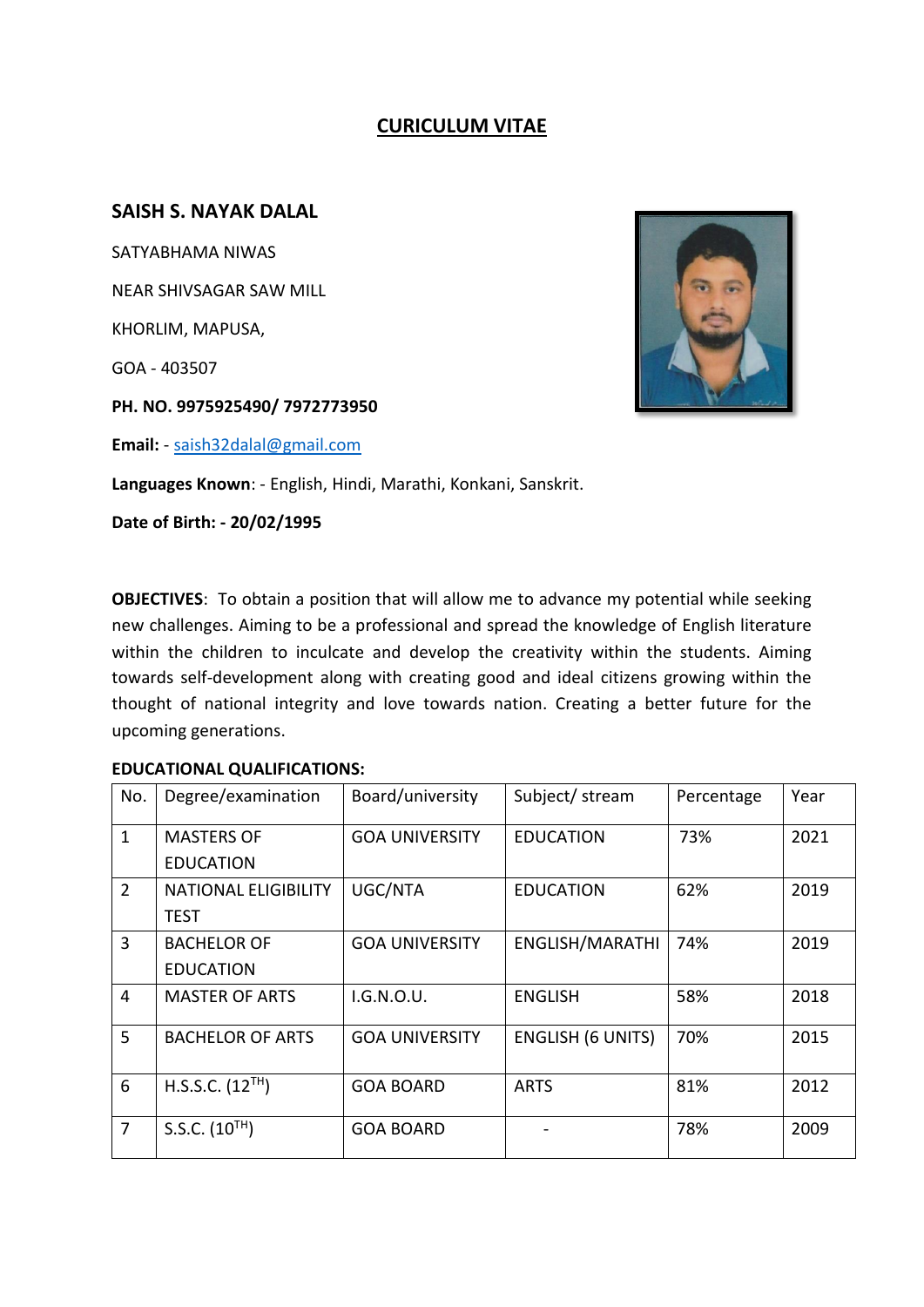## **ADDITIONAL QUALIFICATION: -**

- 1) **ALANKAR DEGREE** IN TABLA FROM GANDHARVA MAHAVIDYALAYA MUMBAI
- 2) NCC "A" CERTIFICATE EXAM IN 2009
- 3) ATTAINED THE "ATC" FOR NCC FOR YEAR 2008
- 4) CERTIFICATE COURSE IN COMPUTER HARDWARE AND SOFTWARE REPAIRS.
- 5) '**BASIC SCOUTMASTERS COURSE'** in 2018
- 6) CURRENTLY ENROLLED FOR **POST GRADUATE DIPLOMA IN FOLKLORE AND CULTURE STUDIES** UNDER IGNOU.

#### **SR. NO TITLE OF PAPER NAME OF JOURNAL ISSN INDEXING YEAR 1 Socio-Economic and Political Perspectives of Disaster: A Case Study of Flash Floods in Goa Antrocom Online Journal of Anthropology ISSN 1973 – 2880 UGC CARE LIST 1 JUNE 2020 2 A Study on Effectiveness of Spoken English Classes on improving English Language Proficiency among Migrant Secondary School Students in Goa International Journal of Multidisciplinary Research and Technology (IJMRT) ISSN: 2582-7359 GOOGLE SCHOLAR/ COPERNICUS JUNE 2020 3 Analysing the Role of Optional Subject towards Vocational Development of Children with Learning Disability in Goa The International Journal of Analytical and Experimental Modal Analysis ISSN NO: 0886- 9367 OPEN ACCESS / GOOGLE SCHOLAR DEC-2019 4 Value Education in Performing Arts: A Study of Values Imbibed in the Disciple by the Guru Cape Comorin International Journal ISSN: 2582-1962 International Peerreviewed JANUARY 2021**

# **RESEARCH PUBLICATION IN PEER REVIEWED JOURNALS**

\*The above mentioned paper can be found on google by just entering my name.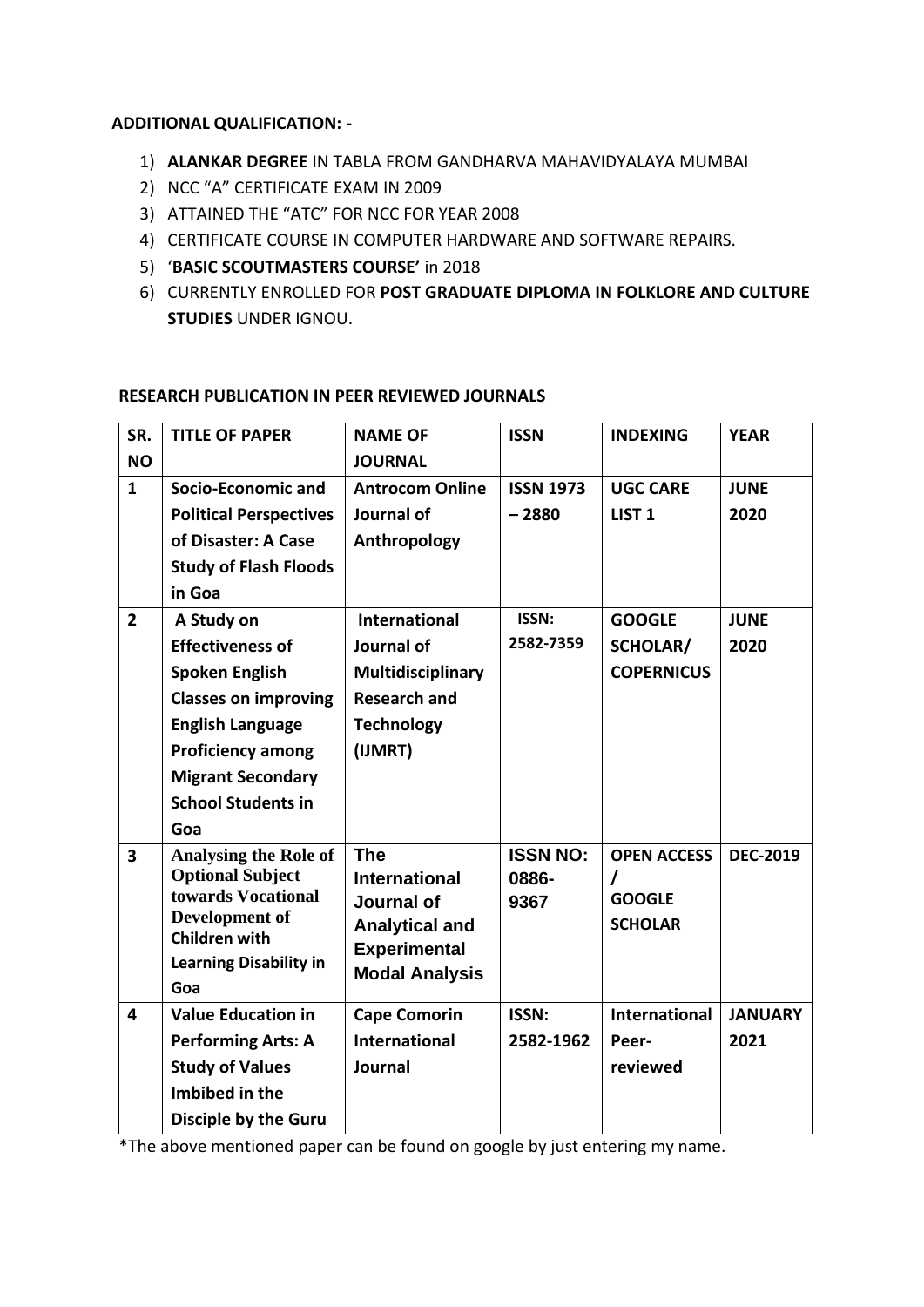## **CHAPTER EDITION PUBLISHED WITH ISBN**

| Sr.                     | <b>Title of the</b>                   | Title of the book      | Author/          | <b>ISBN</b>   |
|-------------------------|---------------------------------------|------------------------|------------------|---------------|
| <b>No</b>               | paper/Poem/Short Story                |                        | <b>Publisher</b> |               |
| $\mathbf{1}$            | <b>Self-motivation for Women</b>      | <b>Women's Rights</b>  | <b>Nandini</b>   | 978-93-90692- |
|                         | <b>Empowerment: A Case</b>            | and Justice            | <b>Basistha</b>  | $19-4$        |
|                         | <b>Study Approach towards</b>         |                        |                  |               |
|                         | <b>Post Marriage Women</b>            |                        |                  |               |
|                         | <b>Education</b>                      |                        |                  |               |
| $\overline{2}$          | A Study on Effectiveness of           | <b>Teaching and</b>    | Sanjayan T.S.    | 978-81-       |
|                         | <b>Spoken English Classes on</b>      | Learning in            |                  | 947336-0-7    |
|                         | improving English Language            | PedoCompunity          |                  |               |
|                         | <b>Proficiency among Migrant</b>      |                        |                  |               |
|                         | <b>Secondary School Students</b>      |                        |                  |               |
|                         | in Goa                                |                        |                  |               |
| $\overline{\mathbf{3}}$ | <b>Muses through my</b>               | Inner voice to         | Ms. S            | 978-81-       |
|                         | classroom window                      | Outer Verse - a        | Poornima         | 952343-0-1    |
|                         |                                       | poetry                 | et. al           |               |
|                         |                                       | compendium             |                  |               |
| 4                       | <b>The Sound of Reality</b>           | Compendium of          | Ms. S            | 978-81-       |
|                         |                                       | <b>Poems and Short</b> | Poornima &       | 953639-2-6    |
|                         |                                       | stories                | Dr. T            |               |
|                         |                                       |                        | Alagarasan       |               |
| 5                       | A 20 <sup>th</sup> Century Teacher in | <b>Digital Culture</b> | Dr. Deepa        | 978-93-91450- |
|                         | 21 <sup>st</sup> Century Classroom:   | and Social Media       | Varghese         | $05 - 2$      |
|                         | <b>Digitization of Education</b>      | on Education           |                  |               |

# **RESOURCE PERSON FOR WORKSHOP AND SEMINARS/WEBINARS**

| Sr             | Title of             | Organized by                              | <b>Workshop/Seminar</b>  | Level         | <b>Participants</b> |
|----------------|----------------------|-------------------------------------------|--------------------------|---------------|---------------------|
| no             | session              |                                           | <b>Webinar (days)</b>    |               |                     |
| 1              | <b>ICT Based</b>     | <b>Bharata Mata</b>                       | Webinar                  | International | 900                 |
|                | <b>Teaching</b>      | <b>College of</b>                         |                          |               |                     |
|                | <b>Learning</b>      | commerce and                              |                          |               |                     |
|                | <b>Practices for</b> | Arts                                      |                          |               |                     |
|                | <b>Teachers</b>      | <b>Kerala</b><br>$\overline{\phantom{a}}$ |                          |               |                     |
| $\overline{2}$ | <b>Free Open</b>     | <b>GVM's Dr. Dada</b>                     | <b>Online Conference</b> | <b>State</b>  | 40                  |
|                | <b>Source</b>        | Vaidya College                            |                          |               |                     |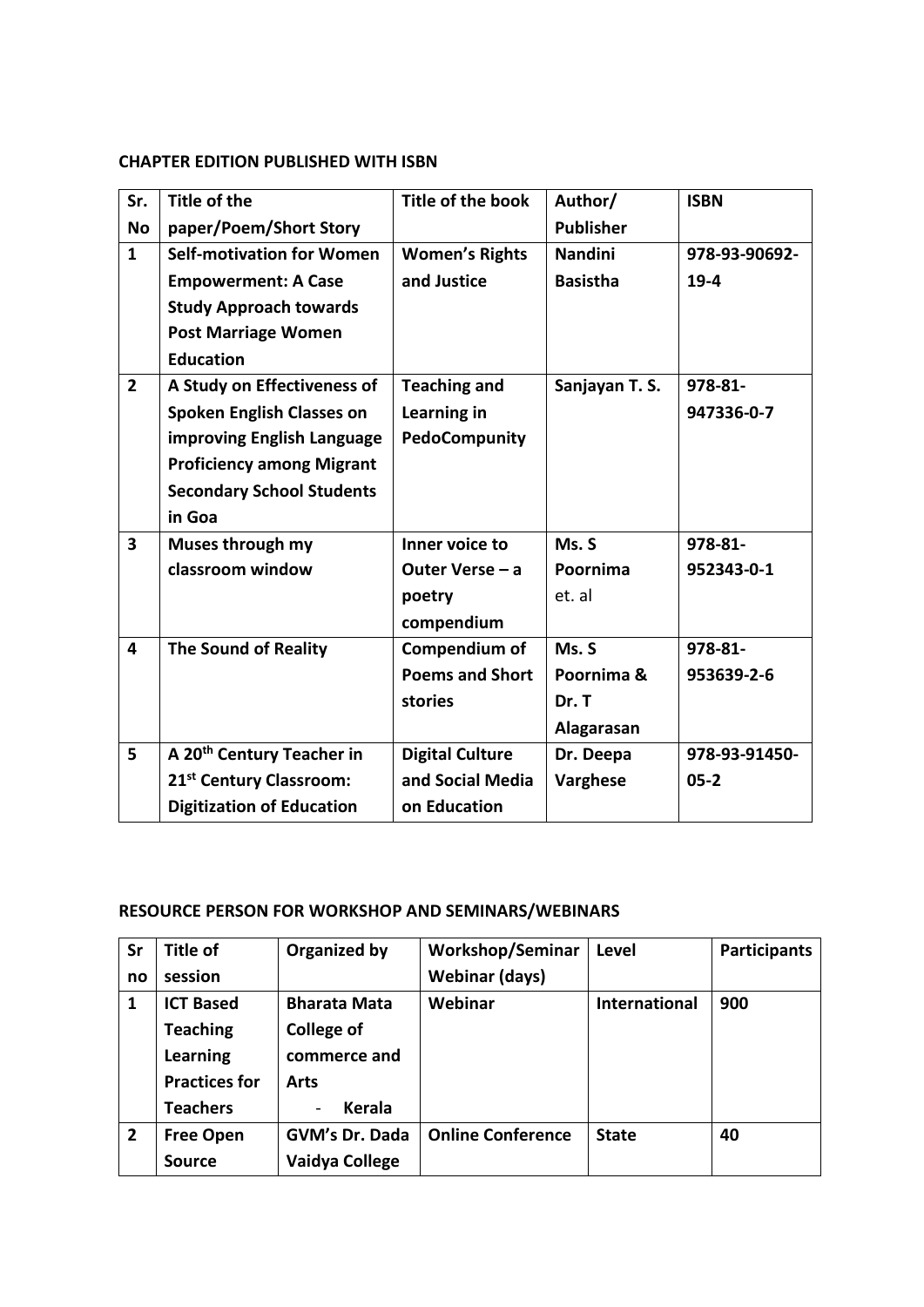|                         | <b>Software for</b> | of Education -        |                        |                      |     |
|-------------------------|---------------------|-----------------------|------------------------|----------------------|-----|
|                         | teachers            | Goa                   |                        |                      |     |
| $\overline{\mathbf{3}}$ | Online              | <b>GFERP- Goa</b>     | Workshop               | <b>National</b>      | 100 |
|                         | <b>Teaching</b>     |                       |                        |                      |     |
|                         | <b>Tools and</b>    |                       |                        |                      |     |
|                         | <b>Techniques</b>   |                       |                        |                      |     |
| 4                       | E-content           | GVM's Dr. Dada        | Workshop (2 days)      | <b>State</b>         | 40  |
|                         | development         | <b>Vaidya College</b> |                        |                      |     |
|                         | and                 | of Education -        |                        |                      |     |
|                         | multimedia          | Goa                   |                        |                      |     |
|                         | processing          |                       |                        |                      |     |
| 5                       | Online              | Govt. High            | Workshop (3 days)      | <b>State</b>         | 20  |
|                         | <b>Teaching</b>     | <b>School Baina</b>   |                        |                      |     |
|                         | <b>Tools and</b>    | Vasco                 |                        |                      |     |
|                         | <b>Techniques</b>   |                       |                        |                      |     |
| 6                       | Online              | <b>School of</b>      | Workshop (2 days)      | <b>State</b>         | 40  |
|                         | <b>Assessment</b>   | <b>Symbiosis</b>      |                        |                      |     |
|                         | tools and e-        | <b>Shiroda</b>        |                        |                      |     |
|                         | content             |                       |                        |                      |     |
|                         | development         |                       |                        |                      |     |
| $\overline{\mathbf{z}}$ | Google              | GVM's Dr. Dada        | Workshop (2 days)      | <b>State</b>         | 200 |
|                         | <b>Forms</b> for    | <b>Vaidya College</b> |                        |                      |     |
|                         | <b>Assessment</b>   | of Education -        |                        |                      |     |
|                         |                     | Goa                   |                        |                      |     |
| 8                       | <b>Free Open</b>    | GVM's Dr. Dada        | <b>Plenary Speaker</b> | <b>International</b> | 430 |
|                         | <b>Source</b>       | <b>Vaidya College</b> |                        |                      |     |
|                         | Softwares for       | of Education          |                        |                      |     |
|                         | <b>Education</b>    |                       |                        |                      |     |

## **RESEARCH PAPERS PRESENTED IN NATIONAL AND INTERNATIONAL SEMINARS**

| Sr           | <b>Title of Paper</b>                      | Name and place of           | <b>Month Year</b> |
|--------------|--------------------------------------------|-----------------------------|-------------------|
| no           |                                            | Event                       |                   |
| 1            | <b>Digitization of Education: Creating</b> | <b>Annamalai University</b> | September 2019    |
|              | <b>Global Citizens Through</b>             | <b>Tamilnadu</b>            |                   |
|              | <b>Technology-Based Education</b>          |                             |                   |
| $\mathbf{2}$ | Analyzing the Contributions of             | <b>Christ deemed</b>        | September 2019    |
|              | <b>Undistinguished Performing Arts</b>     | <b>University Banglore</b>  |                   |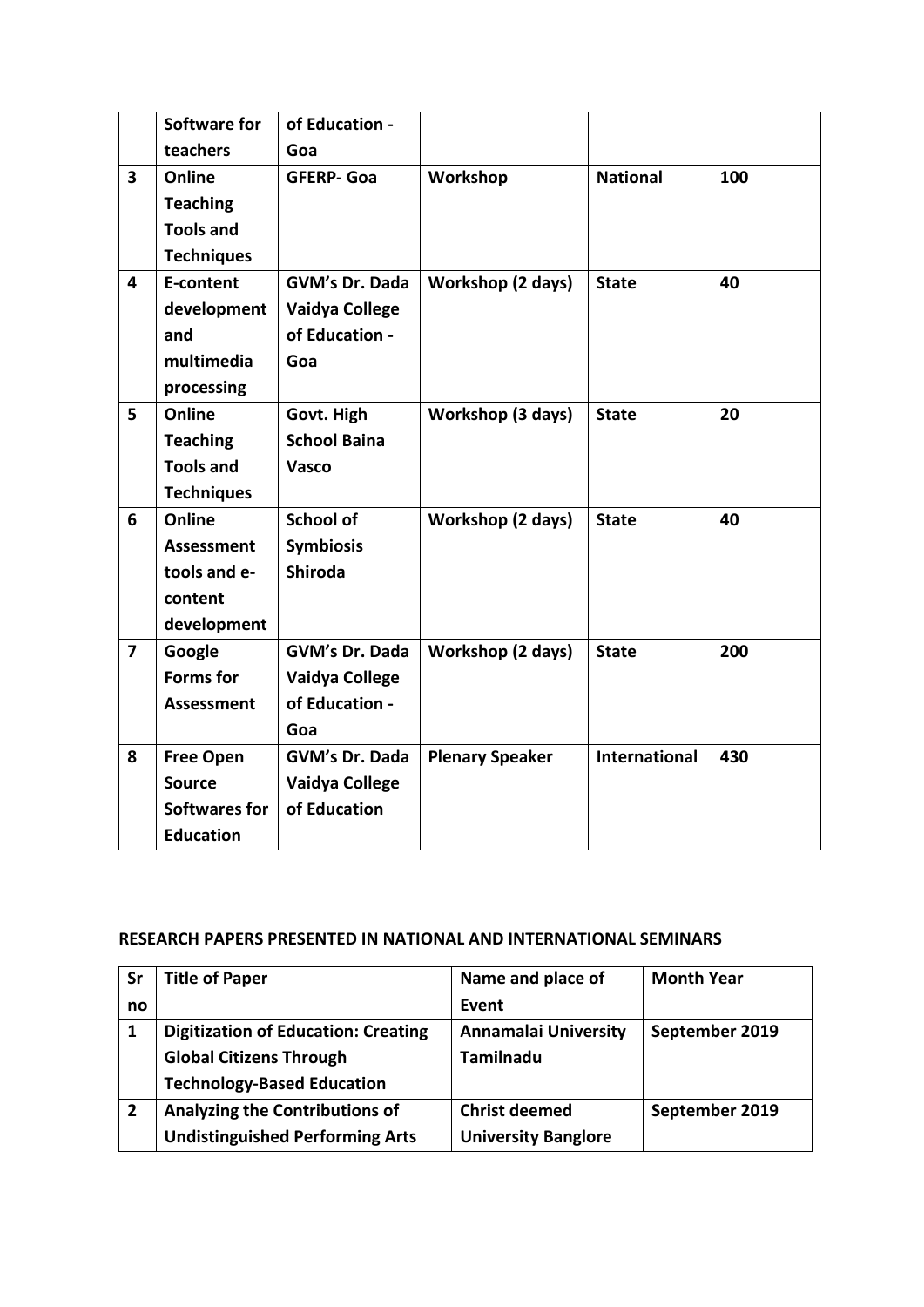|                         | <b>Towards Social Change in Goa and</b>                             |                                  |                     |
|-------------------------|---------------------------------------------------------------------|----------------------------------|---------------------|
|                         | Maharashtra.                                                        |                                  |                     |
|                         |                                                                     |                                  |                     |
| $\overline{\mathbf{3}}$ | <b>Socio-Economic and Political</b>                                 | <b>Kerala University</b>         | October 2019        |
|                         | <b>Perspectives of Disaster: A Case</b>                             | Thiruvananthpuram                |                     |
|                         | <b>Study of Flash Floods in Goa</b>                                 |                                  |                     |
|                         |                                                                     |                                  |                     |
| 4                       | <b>CONCEPT OF INTELLECTUAL</b>                                      | Law College kerala               | October 2019        |
|                         | <b>PROPERTY WELLNESS IN POST</b>                                    |                                  |                     |
|                         | <b>GRADUATE STUDENTS OF GOA</b>                                     |                                  |                     |
|                         |                                                                     |                                  |                     |
| 5                       | Analysing the Role of Optional                                      | <b>Periyar University</b>        | October 2019        |
|                         | <b>Subject towards Vocational</b>                                   | <b>Salem</b>                     |                     |
|                         | development of Children with                                        |                                  |                     |
|                         | <b>Learning Disability in Goa</b>                                   |                                  |                     |
| 6                       |                                                                     |                                  | November 2019       |
|                         | Paradigm shift in Gandhian<br><b>Education: Remedy for economic</b> | <b>Jammu University</b><br>Jammu |                     |
|                         | Slump in India                                                      |                                  |                     |
|                         |                                                                     |                                  |                     |
| $\overline{7}$          | <b>Self-Motivation for Women</b>                                    | Kerala college                   | January 2020        |
|                         | <b>Empowerment: A Case Study</b>                                    |                                  |                     |
|                         | <b>Approach towards Post Marriage</b>                               |                                  |                     |
|                         | <b>Women Education.</b>                                             |                                  |                     |
|                         |                                                                     |                                  |                     |
| 8                       | <b>Value education through Classical</b>                            | <b>GVM's Conference</b>          | <b>March 2020</b>   |
|                         | <b>Music</b>                                                        |                                  |                     |
| 9                       | <b>Indigenous Education system for</b>                              | <b>CAPE COMORIN</b>              | August 2020         |
|                         | <b>Interdependence and Economic self</b>                            |                                  |                     |
|                         | sufficiency                                                         |                                  |                     |
| 10                      | <b>Indigenous Education system for</b>                              | <b>TOKYO SUMMIT</b>              | August 2020         |
|                         | <b>Sustainability and Employment</b>                                |                                  |                     |
| 11                      | <b>Activities and Games for</b>                                     | <b>Qatar University</b>          | November 2020       |
|                         | improving English Language                                          | Conference                       |                     |
|                         | Proficiency                                                         |                                  |                     |
| 12                      | <b>Indigenous Education system for</b>                              | <b>ISTANBUL- HAJIA</b>           | <b>JANUARY 2021</b> |
|                         | <b>Sustainability and Employment</b>                                | <b>SOFIA UNIVERSITY</b>          |                     |
|                         |                                                                     |                                  |                     |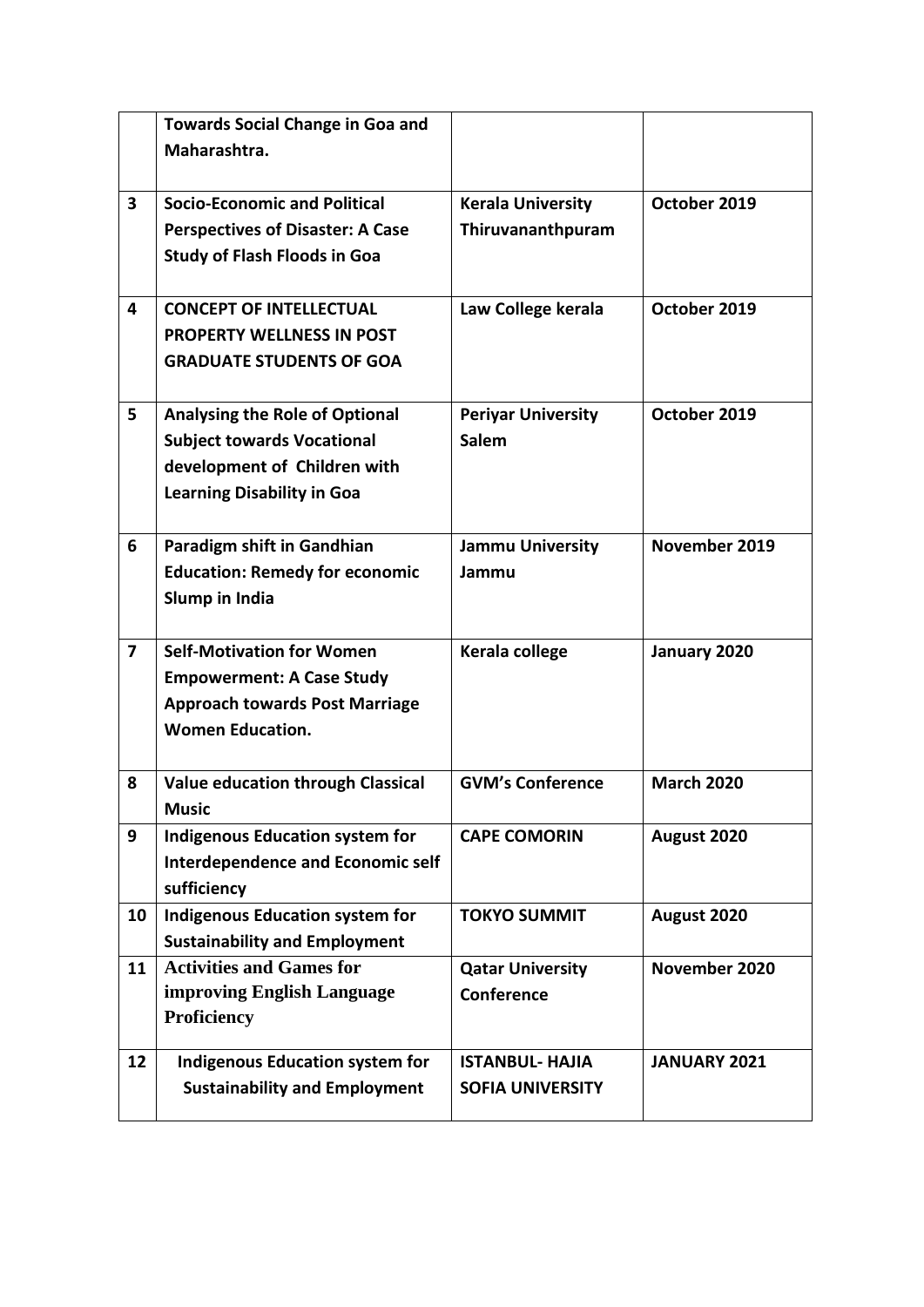#### **RESEARCH EXPERIENCE:**

- 1) Conducted research on the Socio-Economic and Political Aspects of Flash Floods in Goa
- 2) Research on Impact of optional subjects on Students with Special Needs.
- 3) Research on Effectiveness of alternate assessment methods on student's achievement in secondary schools
- 4) Research on Indigenous Education System and Economic Sufficiency in Rural villages of Goa
- 5) Survey on awareness of Intellectual Property rights among students

# **ACHIEVEMENTS:**

- 1) 3RD PLACE AT 21<sup>ST</sup> NATIONAL YOUTH FESTIVAL AT HARYANA IN TABLA SOLO COMPETITION.
- 2) 1<sup>ST</sup> PLACE IN TABLA SOLO COMPETITION ORGANIZED BY ART AND CULTURE AT STATE LEVEL
- 3) 1<sup>ST</sup> PLACE AT TABLA COMPETITION ORGANIZED BY DIRECTORATE OF SPORTS AND YOUTH AFFAIRS AT STATE LEVEL
- 4) 1<sup>ST</sup> PLACE FOR TWO YEARS AND 3<sup>RD</sup> PLACE ONCE AT SHRI SUSHANT NAYAK TABLA COMPETITION AT STATE LEVEL MARGAO
- 5) 2<sup>ND</sup> PRIZE AT TABLA SOLO COMPETITION ORGANIZED BY GOA COLLEGE OF MUSIC
- 6) VARIOUS PRIZES IN MIME, STREET PLAY, ACTING COMPETITION.
- 7) 3<sup>RD</sup> PLACE FOR MASQUARADE ONE ACT PLAY ORGANISED BY NIRMALA INSTITUTE OF EDUCATION
- 8) WINNERS OF 'PARIKRAMA 0.1' 2018
- 9) WINNERS OF YUVA MAHOTSAV 2019

## **ORGANISING EXPERIENCE**

- **1. Joint Secretary** of The Goan Forum for Educational Research Promotion.
- **2. Convenor of 6 International and National Webinar's** organised by the Forum.
- **3. Convenor of National Webinar on Educational Research** organised by GVM's Dr. Dada Vaidya College of Education.
- **4. Convenor of National Seminar** organised by GVM's Dr. dada Vaidya college of education